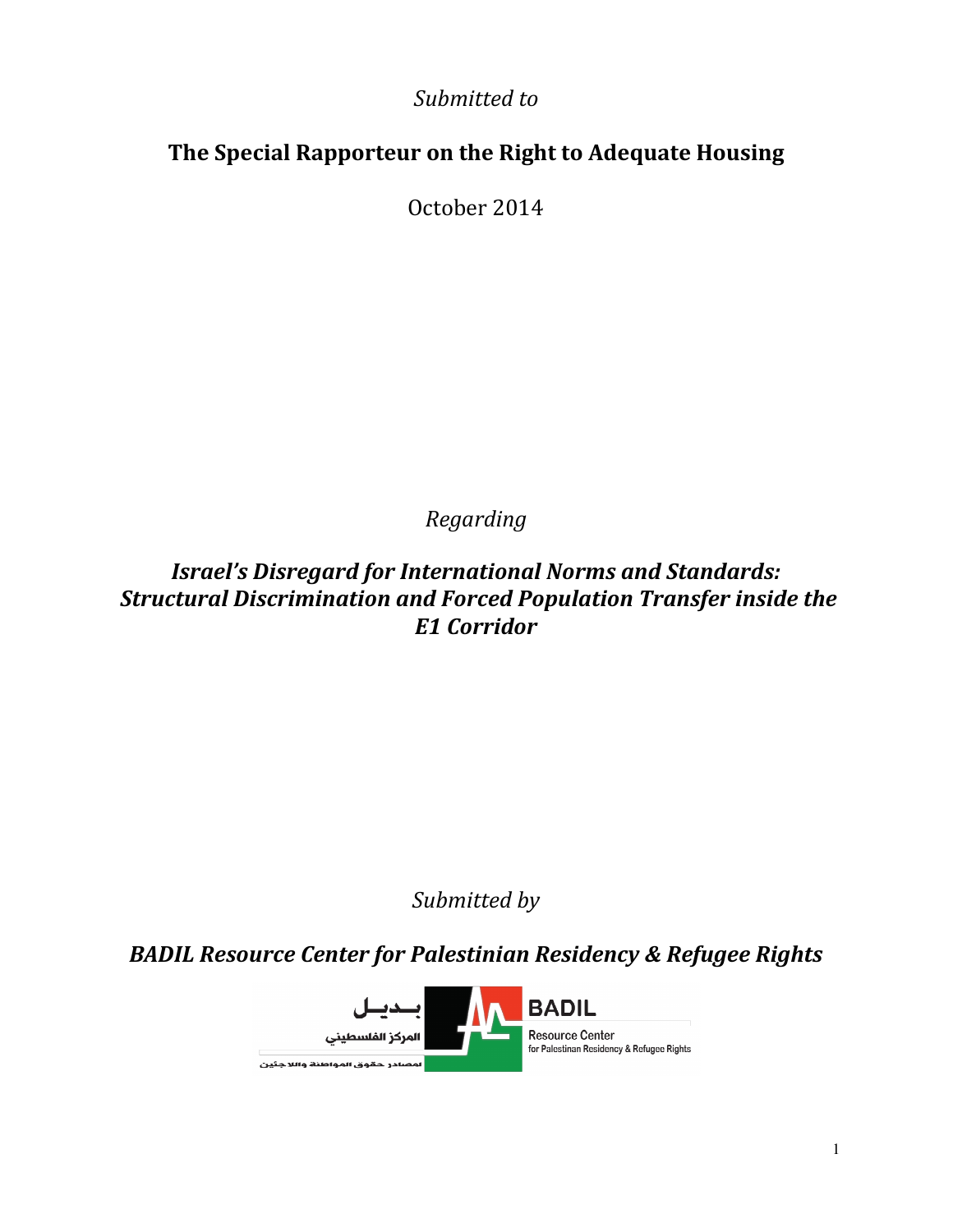## **Israel's Disregard for International Norms and Standards: Structural Discrimination and Forced Population Transfer inside the E1 Corridor**

BADIL Resource Center for Palestinian Residency and Refugee Rights draws to the Special Rapporteur's attention the desperate situation of Palestinian Bedouin communities within Area C of the occupied West Bank; particularly inside the 'E1 corridor' on the outskirts of Jerusalem. Though - for reasons to be shortly addressed - this subject may not fit neatly within considerations of sub-national government, it does raise questions of extreme importance on the topic of Israeli accountability to international legal norms and standards.

#### **Overview of Area C**

The analytical lens of sub-national government is not one readily applicable to Israel's belligerent military occupation of the West Bank. Under the Oslo II Accord, full security and administrative control of Area C (a land classification accounting for more than 70 percent of West Bank territory) lies with the Israeli Civil Administration (the authority responsible for overseeing Israeli military rule in the oPt and the concomitant colonization of Palestinian land); itself part of the Coordinator of Government Activities in the Territories, which sits within the Israeli Defense Ministry.

Such unfettered control has resulted in the complete spatial domination of Palestinian land by the occupying power. Palestinian communities within Area C are subject to an oppressive legal framework consisting of selectively-deployed Ottoman, British Mandate and Jordanian-era land law, supported by an extensive web of Israeli military orders. It is a framework designed to serve the interests of the Israeli state; that is to effect the displacement of non-Jewish inhabitants – primarily through often arbitrary declarations of large swathes of land as belonging to the 'state' - and to replace them with illegal Jewish colonies.

In addition to declarations of state land, this initial phase of displacement is assisted by Israel's designation of land as closed military zones; areas under the jurisdiction of Israeli colonies; areas of existing and planned road networks, and the route of the Annexation Wall. The collective result of these classifications is that Palestinian construction is effectively prohibited in 70 percent of Area C. For the remaining 30 percent where Palestinian construction is - in theory at least - permitted, the applicable planning law is established by the Jordanian Towns, Villages, and Building Planning Law of 1966, subsequently modified by the Israeli Military Order Concerning Towns, Villages and Buildings Planning Law (Judea & Samaria) No. 418 of 1971.

This law requires the existence of a detailed and dedicated planning scheme before construction can take place, with Israeli Military Order No. 418 stripping Palestinian representation from any such process by way of annulment of Local Planning Committees. Instead, this responsibility was transferred to the Israeli Civil Administration's Local Planning and Licensing Sub-Committee. Similarly, the responsibility for the issuing of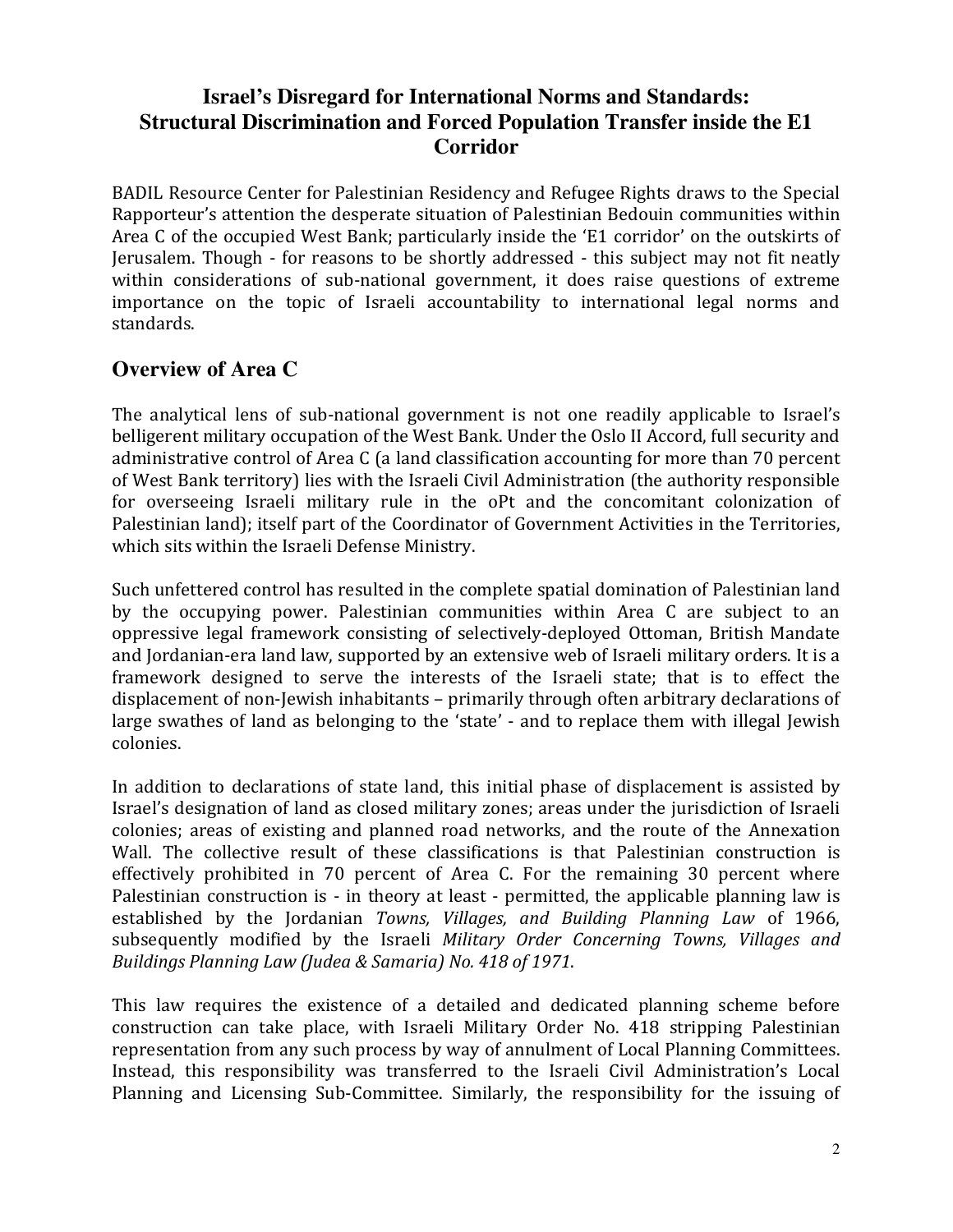building permits lies with the Secondary Planning Committee, which is also part of the Civil Administration.

Under international humanitarian law, the introduction of new legislation or the amendment of existing legislation in occupied territory is subject to strict stipulations. Accordingly, such actions are only permitted if they serve to restore/maintain public order; if they contribute to the genuine security of the occupation forces; if they assist the occupant in fulfilling obligations under IHL and/or IHRL; or if such actions enhance the civil life and wellbeing of the protected population during prolonged occupation.<sup>i</sup> This is manifestly not the case in Israel's removal of any appreciable Palestinian influence from the planning process within Area C, particularly where Bedouin populations are concerned. Furthermore, as will be demonstrated, neither these local communities nor international actors are able to hold the Civil Administration to account for the latter's systematic perpetration of rights abuses.

## **The Case Study of E1**

The two-pronged strategy of displacement and colonization which characterizes Israel's occupation of the Palestinian territory is laid bare through consideration of the case of the E1 corridor; a geographically significant parcel of land which lies between Jerusalem and the illegal Israeli colony of Ma'ale Adummin. For years, Israel has continuously sought to transfer its own citizens into this section of occupied territory, in direct contravention of Article 49 of the Fourth Geneva Convention and with the strategic intention of merging Jerusalem and Ma'ale Adummin. In doing so, Jerusalem would become surrounded by a bank of Jewish colonies, making Palestinian access to the intended national capital virtually impossible, whilst the West Bank would be effectively severed in two, ending any remaining hope of a contiguous geographic entity.

Such plans can only be achieved if preceded by the displacement of the resident Bedouin communities, more than 85 percent of whom are refugees as a result of the creation of Israel in 1948 and the subsequent displacement which has followed.ii In 1997, over 150 families were evicted – some forcibly - and relocated to a site close to the Abu Dis garbage dump, along with its many associated health risks.iii This relocation site would, in itself, appear to be a clear breach of Articles 11 and 12 of the International Covenant on Economic, Social and Cultural Rights, which afford to individuals the right to the highest attainable standard of mental and physical health. Meanwhile, Ma'ale Adummin continues to expand.

The Bedouins of E1 – predominantly of the Jahalin tribe - who have thus far avoided eviction now number roughly 3000.iv As Israel refuses to acknowledge any claim of the Bedouin to land title, only half of these communities have been connected to the public water network, none have been connected to the public electricity network. For the same reason, applications for building permits are typically refused, and between 2008 and 2012, 97.7 percent of building permit applications in Area C submitted by Palestinians were rejected by Israeli authorities.<sup>v</sup> The refusal to acknowledge Bedouin land title,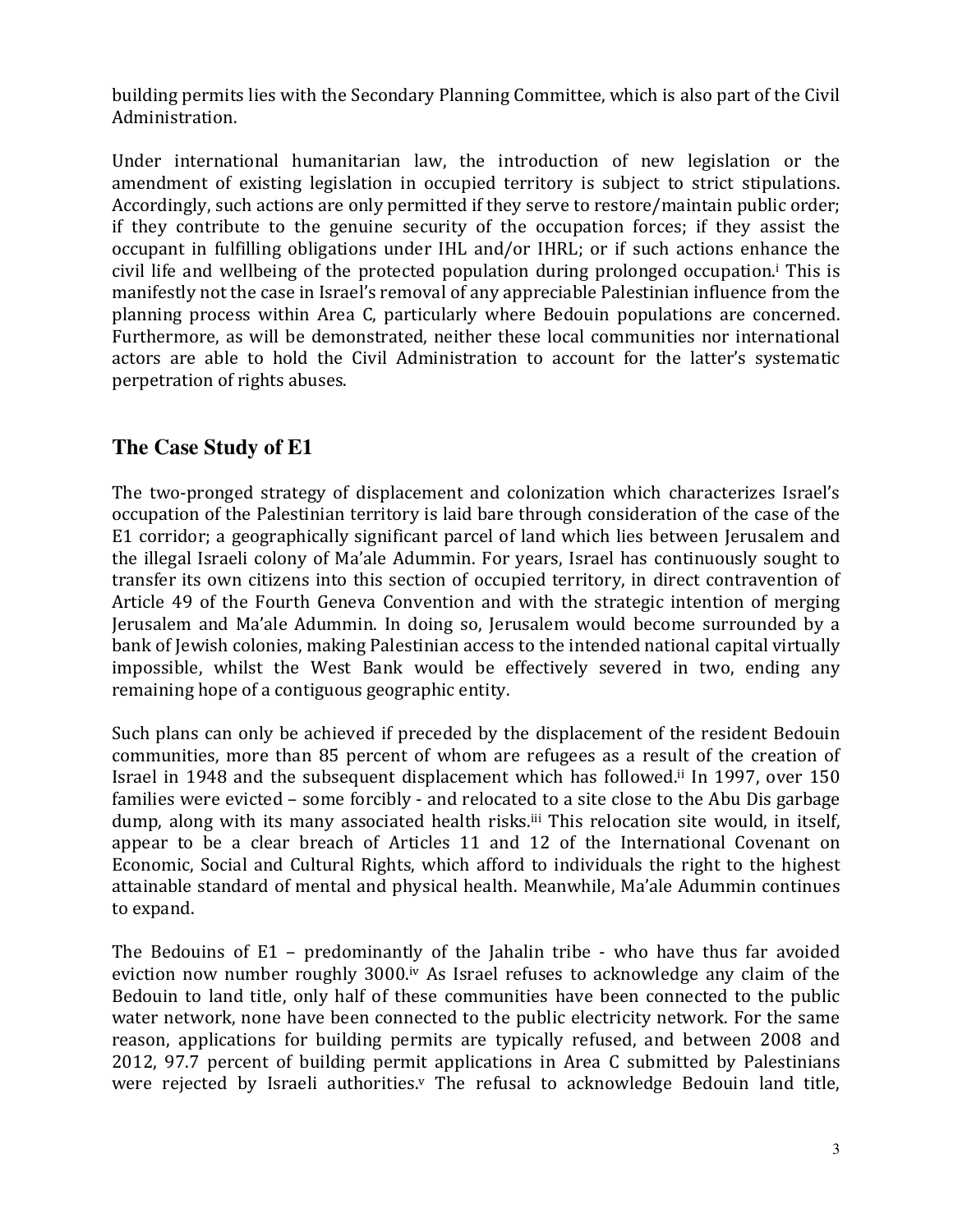combined with a virtually complete prohibition of new construction has resulted in the vast majority of Bedouin homes in E1 being subject to pending demolition orders.

Furthermore, in April 2014, Israel demolished 18 emergency residential structures which had been provided to Bedouin communities in Jabal al-Baba by the European Union-funded humanitarian division, ECHO.vi In addition, access to crucial grazing land is made increasingly problematic through a combination of physical and legal barriers, as well as persistent threats of violence from colonizers. The cumulative result is the artificial creation of an entirely desperate living environment.

During this period, the colonist movement has repeatedly petitioned the Israeli courts seeking the execution of demolition orders against Bedouin property. The state has advised that such orders will be stayed in anticipation of the creation of the resettlement sites. This is therefore merely a temporary reprieve, and according to the Coordinating Office of Government Activities in the Territories (COGAT), once the resettlement plans are finalized and building plots allocated, all 'illegal' Bedouin construction "will be dealt with in accordance with the law". The Israeli NGO, BIMKOM, has suggested alternative relocation sites in E1 for Bedouin communities, but these have been rejected out of hand by the state. This rejection highlights the lack of key procedural safeguards – such as the legal concept of rationality1 - for Palestinians within the existing Israeli-implemented legal system.

In collaboration with the leveraging of these artificially created "push factors", Israel intends to relocate the remaining Bedouin from E1 and across the West Bank to three separate townships, all located in Area C, with the two largest of these sites - Nu'eimeh North and Armonot Hashmonaim – to be built near Jericho, and to house up to 6000 Bedouin from a range of tribes. These plans – put forward under a pretense of improving Bedouin quality of life – are in clear breach of international humanitarian law, have not been based on any form of adequate consultation with those affected (in violation of the recommendation of Israel's own Supreme Court) and show complete disregard for Bedouin culture and tradition. This latter point represents a clear contradiction of established international standards on the rights of indigenous people. For instance, Article 8 of the United Nations Declaration on the Rights of Indigenous People requires states to:

 "Provide effective mechanisms for prevention of, and redress for […] any action which has the aim or effect of dispossessing them of their lands, territories or resources […] [and] any form of forced population transfer which has the aim or effect of violating or undermining any of their rights."vii

Should these Israeli plans be realized, the human impact would be devastating, whilst UN Secretary General, Ban Ki-Moon, has previously stated that their implementation would amount to forced transfer; prohibited under international humanitarian and human rights law.<sup>viii</sup> It should be noted, however, that even in the event of a transfer conducted in breach

֦

 $1$  Public authorities are entitled to choose between different alternatives; the key is that they must offer a clear and lucid explanation - with a clear record of the chain of reasoning - as to why they chose one and not the other. At no point in the administrative process is the concern for restraint of arbitrary power more significant than in connection with land use plans, planning and regulation.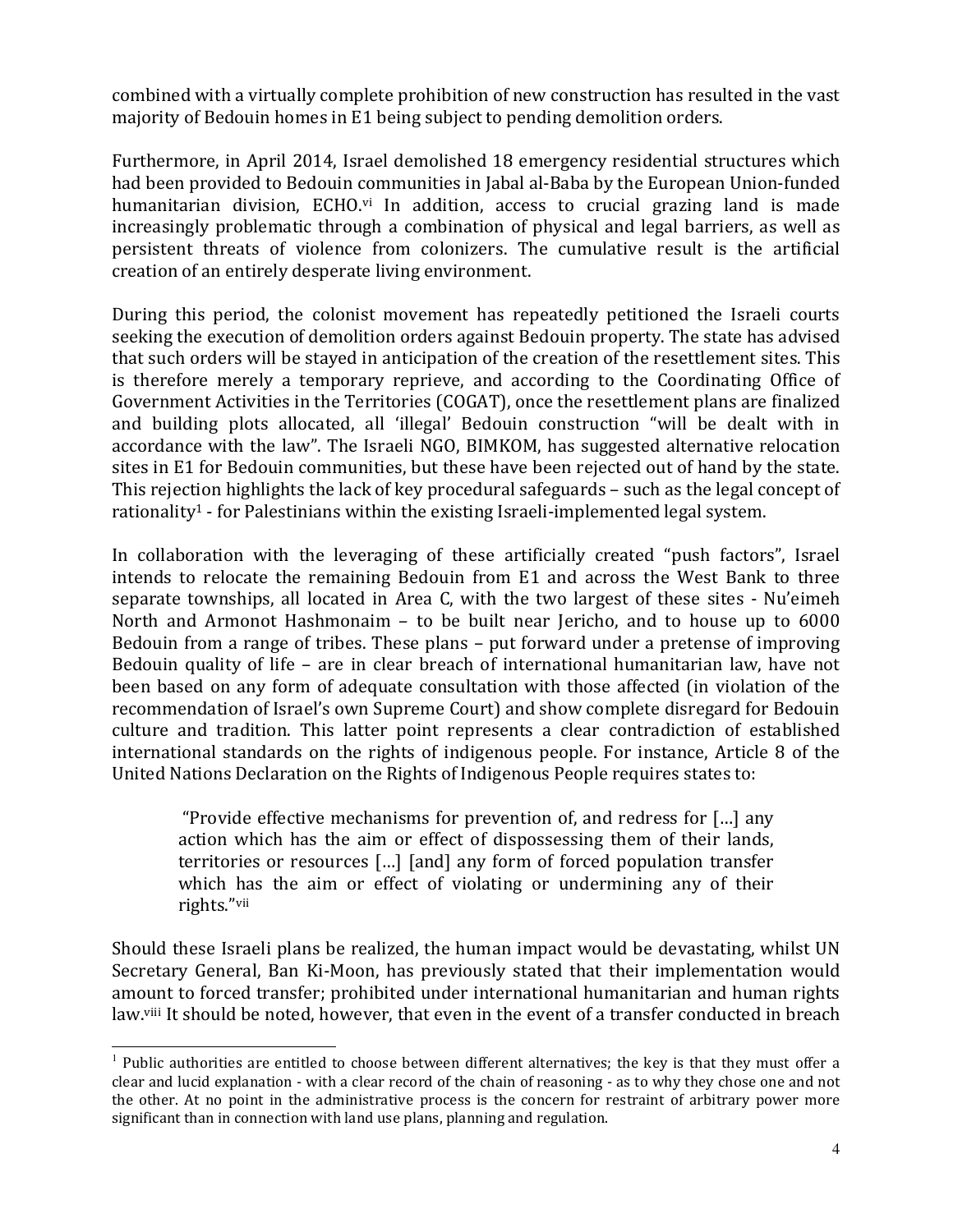of international law, a number of legal obligations remain applicable, and Article 27 of the Fourth Geneva Convention states:

"Protected persons are entitled, in all circumstances, to respect for their persons, their honour, their family rights, their religious convictions and practices, and their manners and customs."

Furthermore, General Comments 4 & 7 of the Committee on Economic, Social and Cultural Rights outline a number of procedural safeguards which states should implement to protect communities against the effects of forced eviction. These include adequate consultation with affected communities, consideration of alternative plans, the need for fully-informed consent as to any relocation site and adequate provision of legal services and remedies. In addition, provisions must be made that allow for displaced communities to continue in their traditional ways of life. In Israel's execution of its powers as occupier, it has so far failed each of these requirements in turn.

This initial phase of forced population transfer is to be followed by the widespread transfer of Israeli-Jewish colonizers. The details of this phase can be found within Plan 420/4 - the E1 master plan drafted in 1995 and subsequently approved in 1999 – which lays out in express terms the intended future of this land.

Those lands designated as belonging to the state have been incorporated into the jurisdiction of the Ma'ale Adummin colony. Palestinians wishing to enter this area are required to be in possession of the necessary permit, though this ruling is typically only enforced in built up areas. The planned construction of some 3000 housing units adjacent to Ma'ale Adummin north of Route 1 and West of Route 417 (as provided by Plan 420/4) will prevent Palestinian access to these areas, and transform the existing road network – currently used by both Palestinians and colonists alike – into a series of thoroughfares available only to the latter. In addition, the borders of this jurisdiction roughly align with the intended route of the Israeli Wall. Should this planned route of the Wall be reflected in fact, the result would be the de facto annexation of some 4800 hectares (48 km<sup>2</sup>). This land grab would also include parcels of privately-owned Palestinian land with the result that even areas to which the Civil Administration has been unable to exert a claim would still effectively be confiscated, with their owners denied access.

Delayed by strong international condemnation, the E1 plans have not yet been put fully into effect, though construction of the Judea and Samaria Police District Headquarters has taken place, along with an extensive road and infrastructure network to serve as the foundation for the aforementioned housing units.

#### **Concluding Comments and Recommendations**

Housing policy has thus become another tool with which the State of Israel carries out an entirely cynical dual agenda of population transfer and colonization. This represents a clear and grave breach of key principles of international law, as well as a brazen disregard for a range of other important legal norms and standards. Yet despite condemnation from the international community, as well as from the United Nations, numerous NGOs and other significant actors, these discriminatory and unlawful practices against Bedouin populations in E1 and further afield continue largely unchecked. To the contrary, the applicable legal